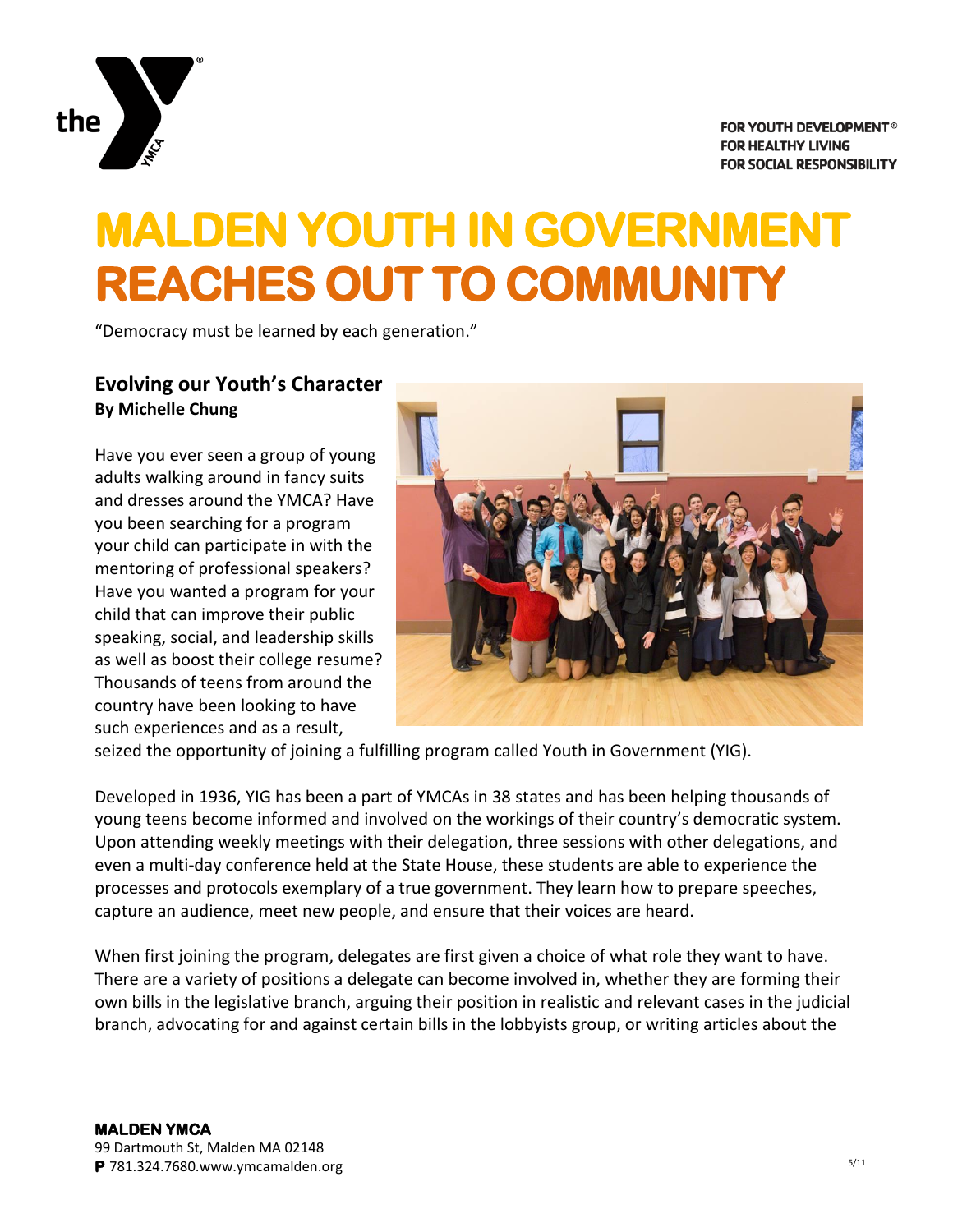

program as a whole in the press corps. Regardless of which part of the program they choose to be in, each delegate enhances their skills with public speaking, writing, and compassion, all the while making long-lasting friendships and having wonderful, memorable experiences.

Malden Delegation formed in 2012 and is in its third year of existence. Led by Special Projects and New Initiatives advisor Karen Gately as well as YIG alumna Rebecca Damon, the two work together to ensure that each teen comes into the program feeling comfortable and confident about themselves through networking activities. They then spend the year teaching all of the delegates about how the government works by acting out public speaking exercises, mock committee and parliamentary procedures, and judicial hearings. They also help each of the delegates in their process of running for positions within the program such as Youth Governor or Speaker of the House through practicing interview questions and giving speeches. As a whole, each delegate grows in character and confidence.

In the end, Youth in Government feels nothing like an AP Government or Political Science course. It is much more than memorizing definitions or tests - rather, it is a series of life lessons that teens can use for years on end after being encouraged by a welcoming family of entirely different backgrounds, nationalities, and personalities. The Malden Delegation encourages all interested members to speak to Karen and learn more about this wonderfully fulfilling program.



## **State Representative Steven Ultrino Visits Malden YIG By Jenny Wen**

Recently, Massachusetts State Representative Steven Ultrino visited the members of the Malden YMCA Youth in Government program for a Q&A session. He was sworn in this January to represent the 33rd Middlesex District, and prior to this election, Ultrino served for several years on the Malden City Council.

Being a resident of Malden, Ultrino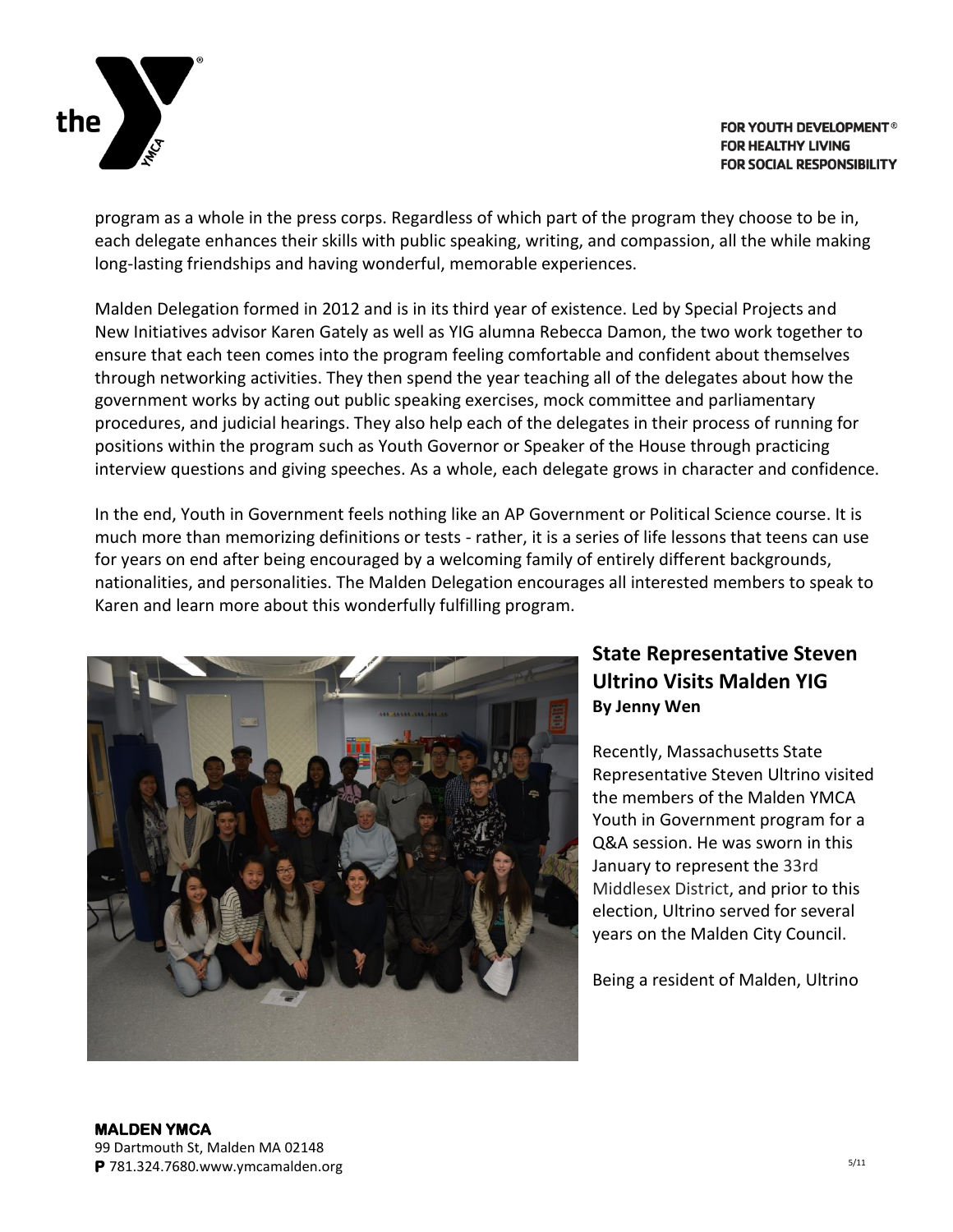

feels strongly about being part of helping it grow. The delegates within the program were able to ask him questions about these future plans as State Representative and focused on his involvement with "Malden Moving Forward." When asked what he felt was the biggest issue for Malden, and also the Commonwealth, one of the concerns was on the labor system. He felt that the country's foundation was built on the middle class - they worked hard, raised a family, and made a living. However, recently, that's been disappearing, and the gap between the classes is increasing. The decrease of the middle class in corporate welfare creates conflict in sustaining their living and for future retirement plans.

Now, 1% of this country is controlling 60-80% of the wealth in this country, which is a detrimental issue. On his part, Ultrino wishes to look at how corporations are treating their workers and making sure they make and get enough. The minimum wage was recently raised a dollar for the next three years, an amount Ultrino believes still isn't enough as he hopes to influence a larger increase.

Ultrino also looks at education with great value, bringing up, what he believes, to be another main problem in the Commonwealth. There is, and



always has been, an apparent struggle with money distribution in the school system. According to Ultrino, the issue comes down to the funding formula. Each town or city gives out a certain amount of money to each system, and the problems lie in how much money is being given to them. In order to properly and sufficiently fund an area, there has to be a reasonable and equal distribution of that money. Ultrino knows that the city's schools and programs have students with the potential to be future collegiates, and having them lack certain financial needs is damaging their future. He feels it is necessary to work on looking at all the variables, like healthcare and public functions, and also local aid based on the needs of the specific town. Though healthcare and public functions are essential, he feels there just isn't enough left to benefit the schools.

There is only so much a politician can do to change and persuade his people, so as individuals, Ultrino pleads that everyone should get involved in the community and politics in any way possible. He remembers always helping out and going to his local church in order to get involved, and he's starting to see a lack of that in Malden. There are countless citizens who don't know what's going on in their own town, and they don't even know the names of the people who represent them - yet those are the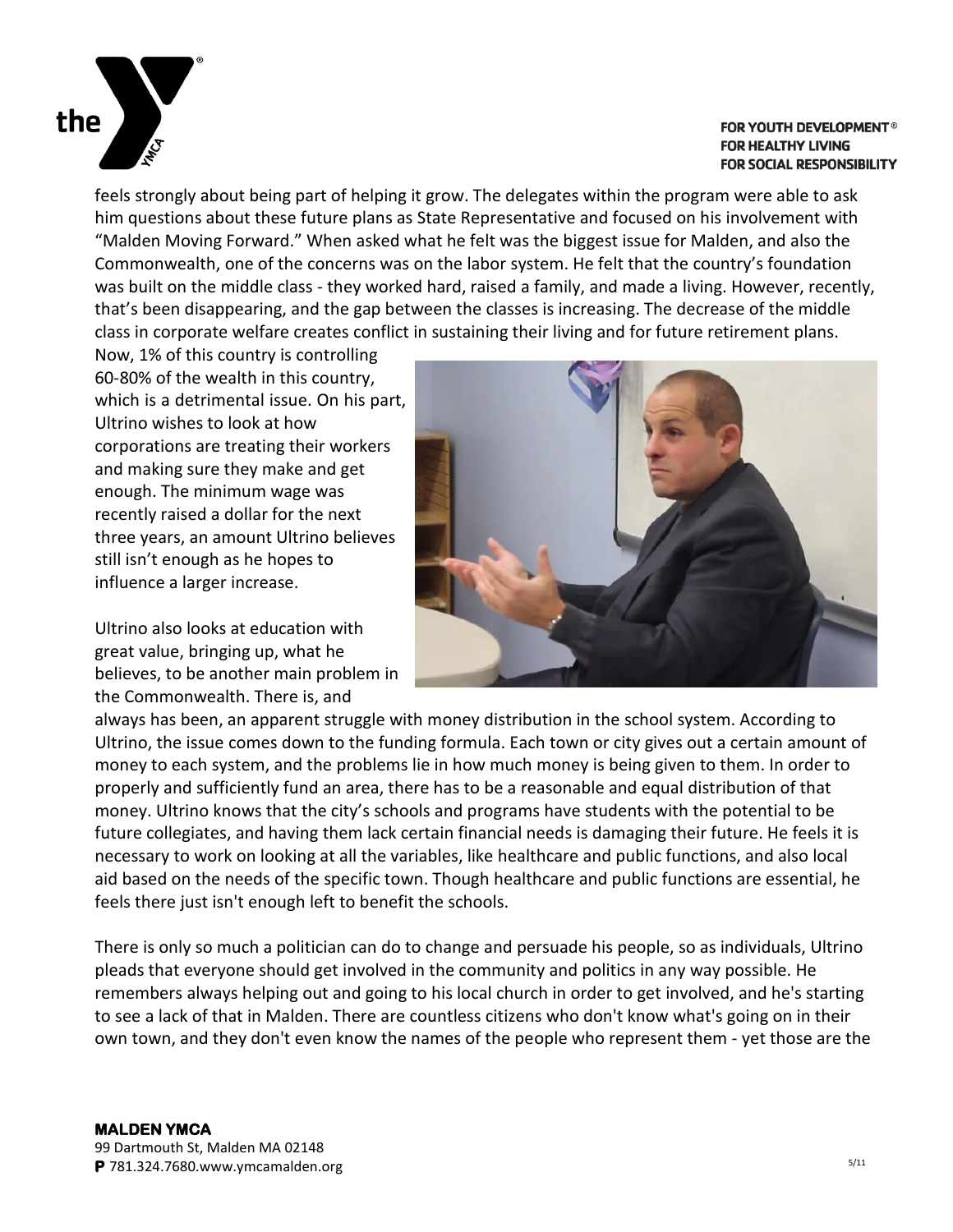

people making choices for their lives. Whether it's through community service, programs such as Youth in Government, volunteer work, or simply sitting at your computer and looking up your district representative, it's vital to build and bring together the town you call home.

## **Spotlight: Patricia Luong By Cindy Siu**



Youth in Government (YIG) is a YMCA program that involves young adults from various parts of Massachusetts and acts as major influence in their lives. Malden High School student and Malden Delegation Leader, Patricia Luong, was one of the first and braver souls that took an opportunity to join this student government. Since then, she has grown in public speaking, making connections, and leadership. Just like the evolution of mankind has come a long way, Patricia Luong has had her life evolved greatly by her experiences in YIG.

**C: The Malden Delegation has been running for 3 years. As you've been one of the first delegates, how did you get involved?**

*P: I was actually part of the Malden Y Leaders at first and they mentioned a program that would be providing a free stay at a hotel and free food; so, I thought, 'hey, free housing and free food!' But, what made me stick to the program was the fact that I grew so much as a person and academically. I thought, 'oh my gosh, this program helped me to become the person I am right now. I want this to be a part of my life as long as possible.'* 

### **C: What is your role in the program and your favorite part of the position?**

*P: This year, I get to work with the Youth Governor. I'm in the Governor's Cabinet (so the executive branch) and my favorite thing about being in the Gov Cab is giving my opinion on bills. We don't really have speaking privileges, but I kind of like that, because it gives me an opportunity to walk around the House and the Senate to see delegates from both chambers engaging in debates. It also gives me the role of being the supporter. I have the ability to write notes or talk to people during recesses and*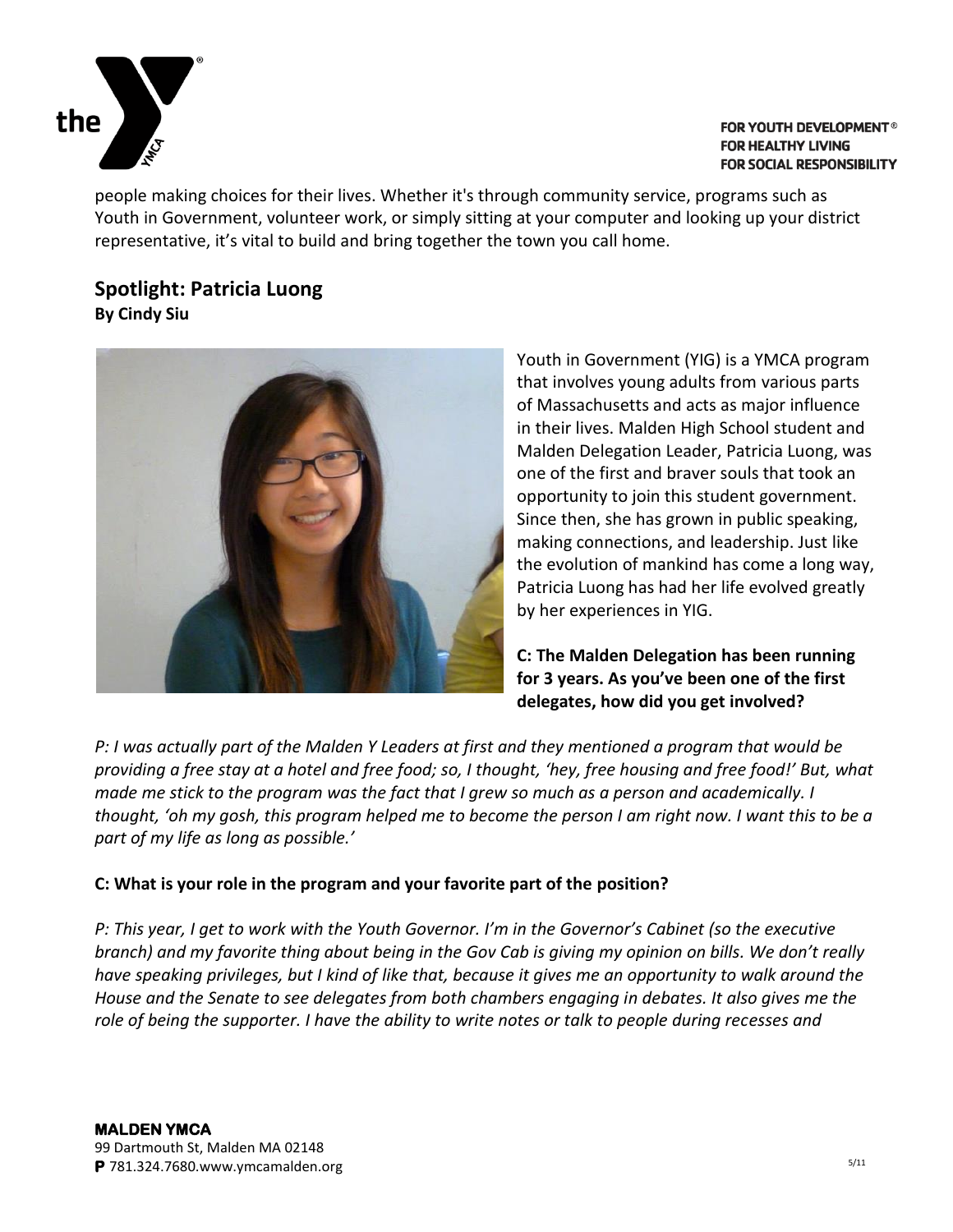

*encourage them to speak. I think that's so powerful and so empowering for both the delegate and myself. I'm able to give newer delegates that extra push and the confidence to speak.*

#### **C: Were there any major influences that led you to make the decisions you did in YIG?**

*P: Our advisor, Karen Gately, is just a hugely influential person in YIG and especially in my life. She really shaped me into the leader I aspire to be and I remember one quote that she told me. It was from Maya Angelou, and she said "People will forget what you said, people will forget what you did, but people will never forget how you made them feel." That quote really stuck to me. That's what powered me through the decisions I made in the program and also outside the program.* 

### **C: When there were challenges and obstacles on your journey in YIG, how were you able to overcome them?**

*P: I was definitely able to overcome the challenges and obstacles with the support of my delegation. I think because that we meet weekly, it really just helps tie everyone together and get everyone familiar with each other. Karen's so supportive and she really tries to bring out the best in people. She truly believes that everyone in the delegation - if they wanted to run for a position or even run for Youth* 

*Governor - would win, and I think her support and her sheer belief in every delegate drove me to overcome these obstacles.* 

#### **C: Do you believe you've changed from participating in Youth in Government?**

*P: I was so shy; I was one of those kids that would sit in the very back of the room. I wouldn't want to raise my hand even if I had a genuine question. I wouldn't want to raise my hand even if I had a* 



*really good answer. I was just afraid of speaking out and voicing my opinions. But YIG really gives you a platform to voice your opinions and practice your speaking skills in a space where no one will judge you. That really helped me to grow, so I went from being really shy, really introverted, and really not confident in myself to being more confident and being able to voice my own opinions.*